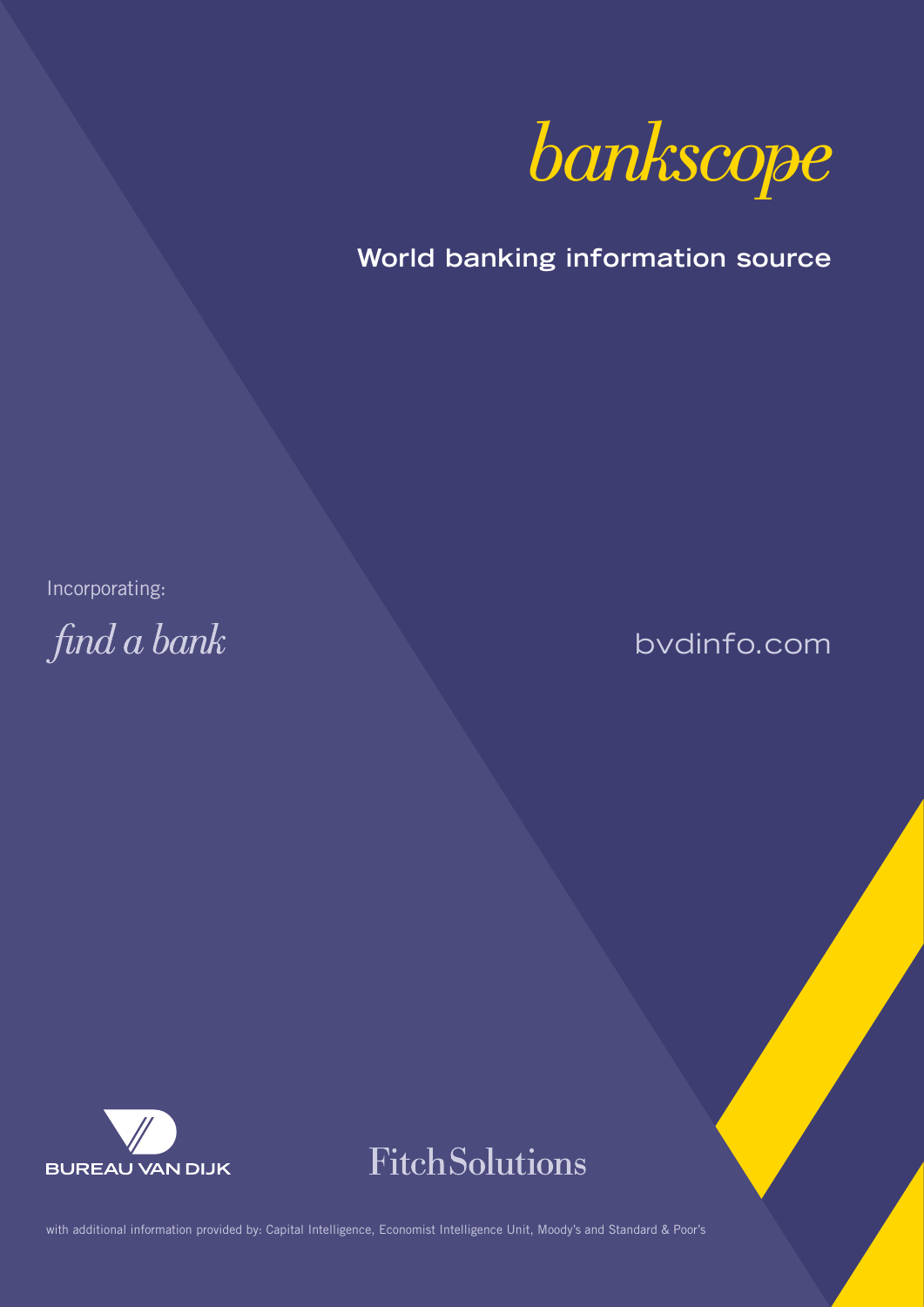# The most comprehensive, global database of banks' financial statements, ratings and intelligence

**Bankscope combines comprehensive financial statements with a wide range of other banking intelligence including ratings, an analysis model, bank structures, news, AML documentation and banking research. Its coverage of banks is unique. Bankscope has information on 32,000 banks and is the definitive tool for bank research and analysis. It's used by over 90% of the world's top 1,000 banks.** 

#### **Detailed financial information – extensive coverage**

Bankscope has comprehensive coverage of both public and private banks including:

- Top 8,000 European banks
- Top 14,000 North American banks
- 1,000 Japanese banks
- 1,200 Russian banks
- Over 7,000 other major banks
- The leading 35 supranational banking and financial organisations

Each bank report contains a detailed consolidated and/or unconsolidated balance sheet, an income statement plus interim reports. Financial data is available for up to 16 years.

# **A range of reports for detailed financial analysis and consistent benchmarking – choose the level of standardisation you need**

Bankscope offers a range of report standardisation and detail. The detailed universal format means you can search for banks globally using consistent financial criteria, and you can compare them 'like for like' in the same detailed format.

#### **Range of access options including 'Find a bank'**

You can use Bankscope's comprehensive intelligence via a range of options:

- The Bankscope interface with full analytical and searching options
- Find a Bank's contemporary interface is ideal for quick bank look ups, report, monitoring and exporting
- A data feed for direct integration into your in-house systems.

#### **Analyse and integrate Bankscope's intelligence into your workflow**

Bankscope has its own integrated analysis options, giving you instant peer group analyses plus graphical and statistical analysis options. You can easily create templates that are compatible with your own methodologies using our advanced Add-ins for Excel and PowerPoint. Your templates can integrate data from Bankscope as well as other external and internal sources. You can also integrate Bankscope data directly into your own models or existing systems – we provide Web Service support.

#### **Bankscope – for all types of research**

Bankscope incorporates a wide range of intelligence on banks including news, adverse data plus AML/KYC documentation.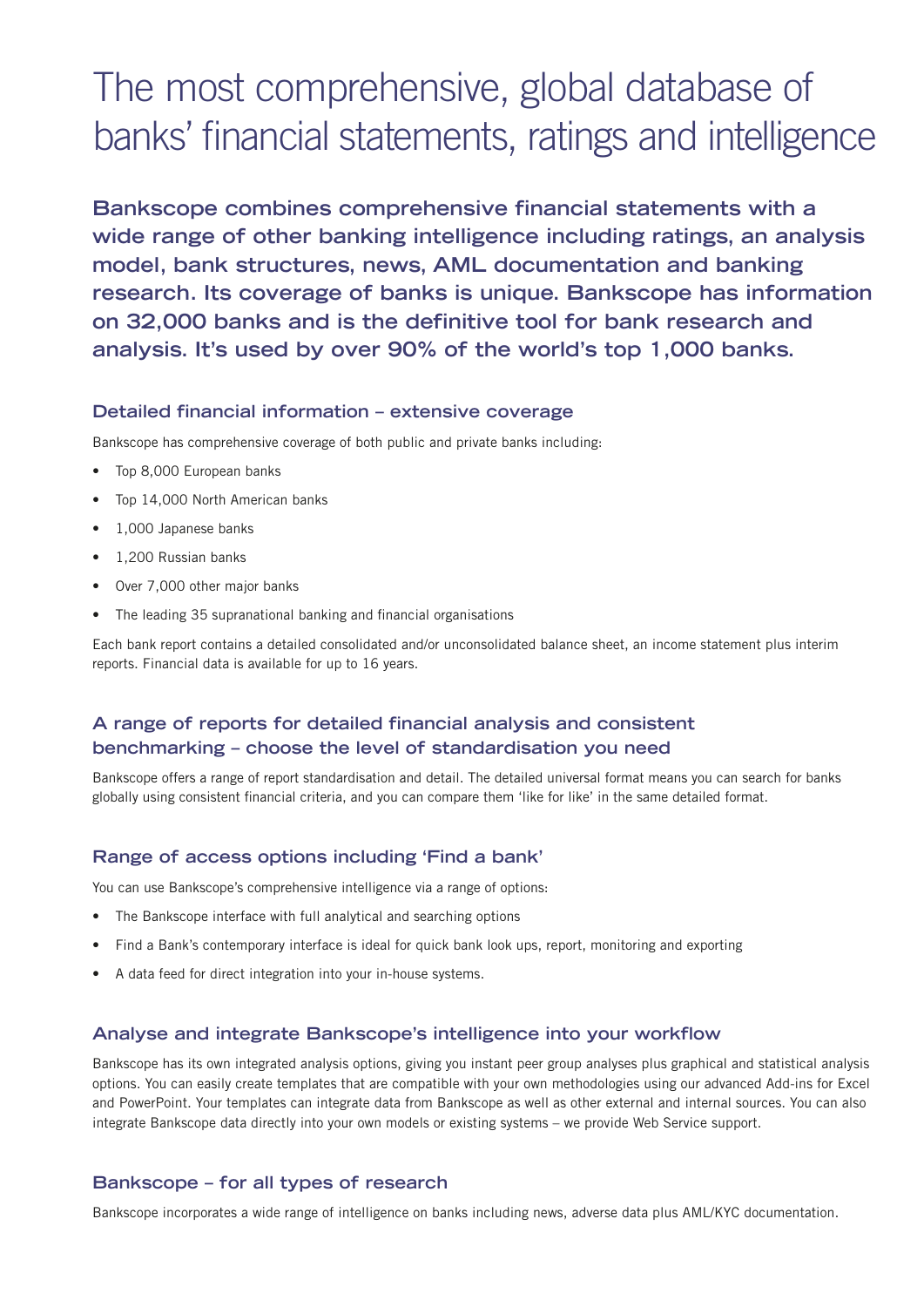# **Bankscope** – definitive content for researching banks

**Updated daily, Bankscope contains high quality financial data, provided by the renowned Fitch Solutions, as well as notes from the audited annual reports, complemented by a wide range of intelligence.** 

**Fitch provides a rigorous updating policy so you can be confident of accuracy and timeliness. You can click on financial items to see how they have been calculated and get directly to the source data on the original report.**

# **Descriptive information**

Includes address, contact numbers and web address, directors and managers, banks specialisation, world and country rankings, auditor and auditor's qualification of the statement, various identification numbers plus a history of the bank.

### **Universal Bank Template**

A detailed presentation of each bank's financials, containing up to 300 data items per bank and 50 pre-calculated ratios. It is divided into three primary sections: income statement, balance sheet (assets, off-balance sheet items, liabilities, equity) and analytical ratios. There are several sections of supporting data with a further breakdown of the financials and transparency to Fitchdefined items. It's standardised across countries and accounting standards so you can compare banks globally.

# **AML/KYC documentation**

A range of documents are being collected and available in Bankscope for anti-money laundering and due diligence research. The documents comprise: Banking License, Certificate of Incorporation, Articles of Association, Extract from Commercial Register, Wolfsberg AML Questionnaire, AML Policy, US Patriot Act Certification, List of regulated financial institutions per regulator within each country.

#### **Other reports**

Profile and global summary reports give a concise summary of each bank. The default peer report provides an instant comparison to the bank's peer group, whilst the executive report is a summary of the bank's financials with integral graphics. A vast library of scanned reports provide the annual/interim accounts, as published by the bank.

# **Ratings and rating reports**

Ratings are provided by the four main agencies; a total of 18 agencies' ratings are available. All ratings are searchable.

- Fitch Ratings credit ratings on 4,000 banks and sovereign ratings on 87 countries
- Moody's ratings on 2,300 banks
- Standard and Poor's ratings on 3,000 banks
- Capital Intelligence ratings and detailed bank reports on 280 banks in the Gulf/Mediterranean and Asia/Pacific regions and 30 banks in Central/Eastern Europe plus five banks in South Africa and 38 country banking reports
- EIU Country Risk Reports on over 100 countries and EIU Country Finance Reports for over 40 countries
- Fitch Research reports over 20,000 reports on 4,000 banks and countries

# **Fitch Bank Credit Model**

This statistical model produces a financial implied rating and daily implied CDS Spread, offering you a consistent risk assessment approach, and a method to review banks that aren't agency rated. We provide financial implied ratings for 11,500 banks, 10,000 of these have implied CDS spreads.

# **Bank ownership structures**

Bankscope has detailed corporate structures including shareholders, controlling shareholders, beneficial owner, banking and non-banking subsidiaries with total asset figures and ownership history.

# **Stock price information**

Bankscope has two years of daily stock prices, price variants, betas, indexes plus stock exchange(s), type of share and market capitalisation data. Historical yearly and monthly price series go back to 2002.

# **News and M&A deals**

A wide source of news relating to banks and financial institutions from major news providers is available, with the option to apply a negative news filter so you can highlight risk relevant stories. Bankscope also includes M&A deals and rumours with links to our own detailed deal reports. Fitch Ratings' press releases are incorporated for additional intelligence on banks' and countries' ratings.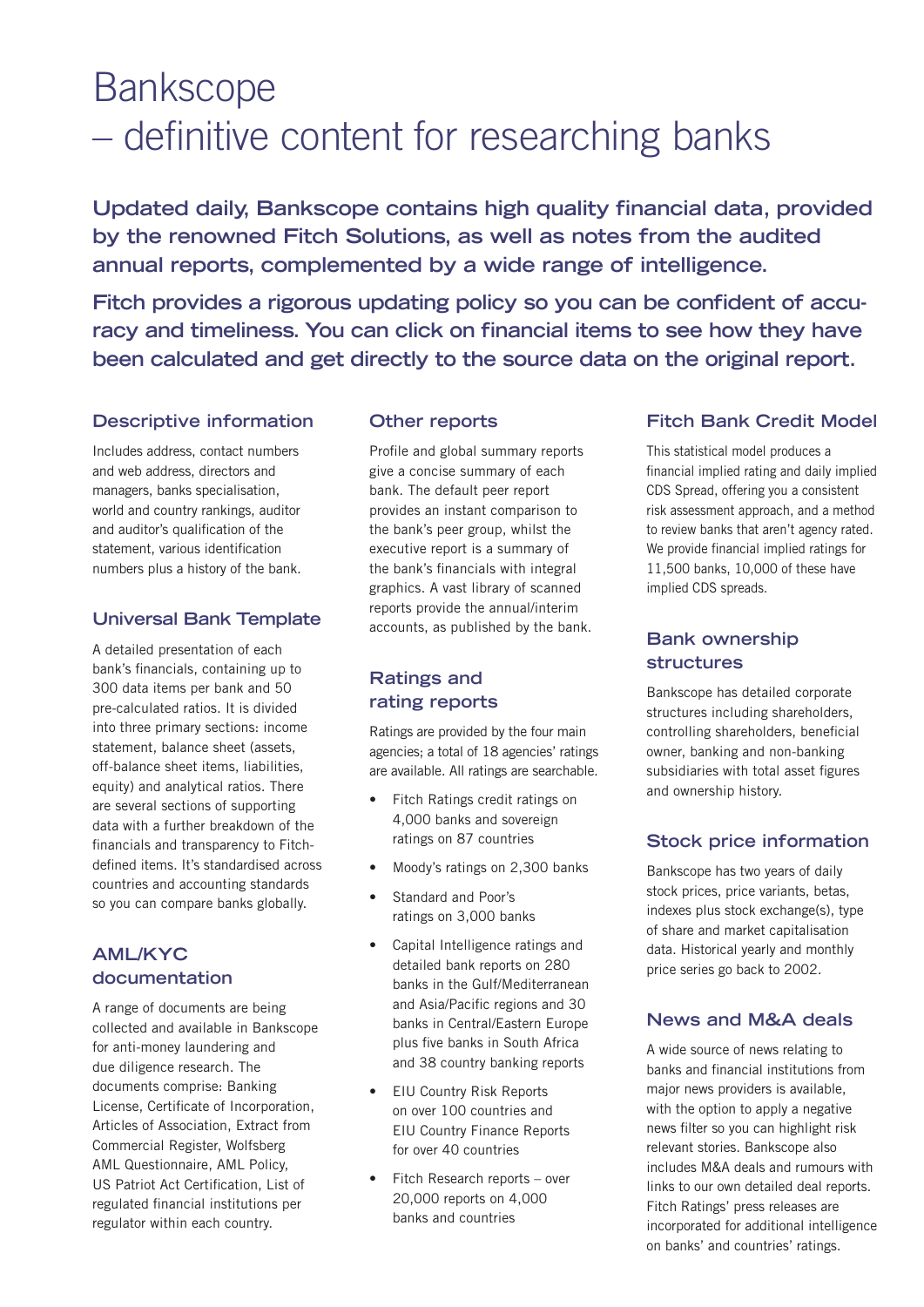# **Bankscope** – making you more efficient

#### **Data confidence**

With financial data from Fitch, and a wide variety of complementary intelligence, you can be confident that Bankscope offers you the quality and range of data you need for professional research.

#### **Click through to source data**

With both standardised data for comparisons and 'as reported' reports Bankscope offers you the range of data you need. And you can drill down from the standardised data to see both the formulae used and the data points used in the original reports.

### **Fast bank identification**

The new Find a Bank option gives you a simplified interface for quick look ups for less experienced users.

### **Time-saving dynamic links**

Integral links mean you can quickly jump to reports on subsidiaries, holdings and banks' websites as well as other complementary data.

#### **No more manual data input**

Improve data accuracy using Bankscope and say goodbye to manual data input. Using Bankscope you can integrate data into your existing spreadsheets and models.

#### **Peer group analysis**

Bankscope is the ideal tool to assess a bank's relative performance. You can also use the search criteria to find banks that comply with your own peer group definitions. In depth analysis of individual banks, such as relative comparisons by sector, region, size or specialisation.

#### **Graphics**

Bankscope has numerous graph options including plotting all financial items, ownership structures, the illustration of the structure of the balance sheet and various peer analyses.

#### **Exporting**

You can easily download the lists, reports, graphs and analyses to common formats so you can analyse them further or include in your presentations.

#### **Tailor the data in Bankscope**

You can create your own ratios/financial items and use them in your searches and analyses. You can also add your own banks, model reports or amend existing records, for forecasting and tailored analysis.

#### **Integration**

Integrate data from Bankscope with your own financial analysis system via customised feeds, downloads or web service technology. We can help you with integration projects.

#### **Alerts – customised for you**

Our customisable alert module helps you stay up to date on your portfolio of banks. You can watch for news stories, M&A deals and rumours, new press releases, changes on their reports, rating changes plus others.

# **Add-Ins for Excel and PowerPoint**

Create templates in Excel (or PowerPoint) and seamlessly pull data from Bankscope to populate them. You can use all the advanced analyses options in Excel to create credit analyses tools. You can include your in-house data or data from other external sources.

# **Get a fully customised solution**

The BvD Custom team can build you a bespoke data and analysis solution to your exact specifications.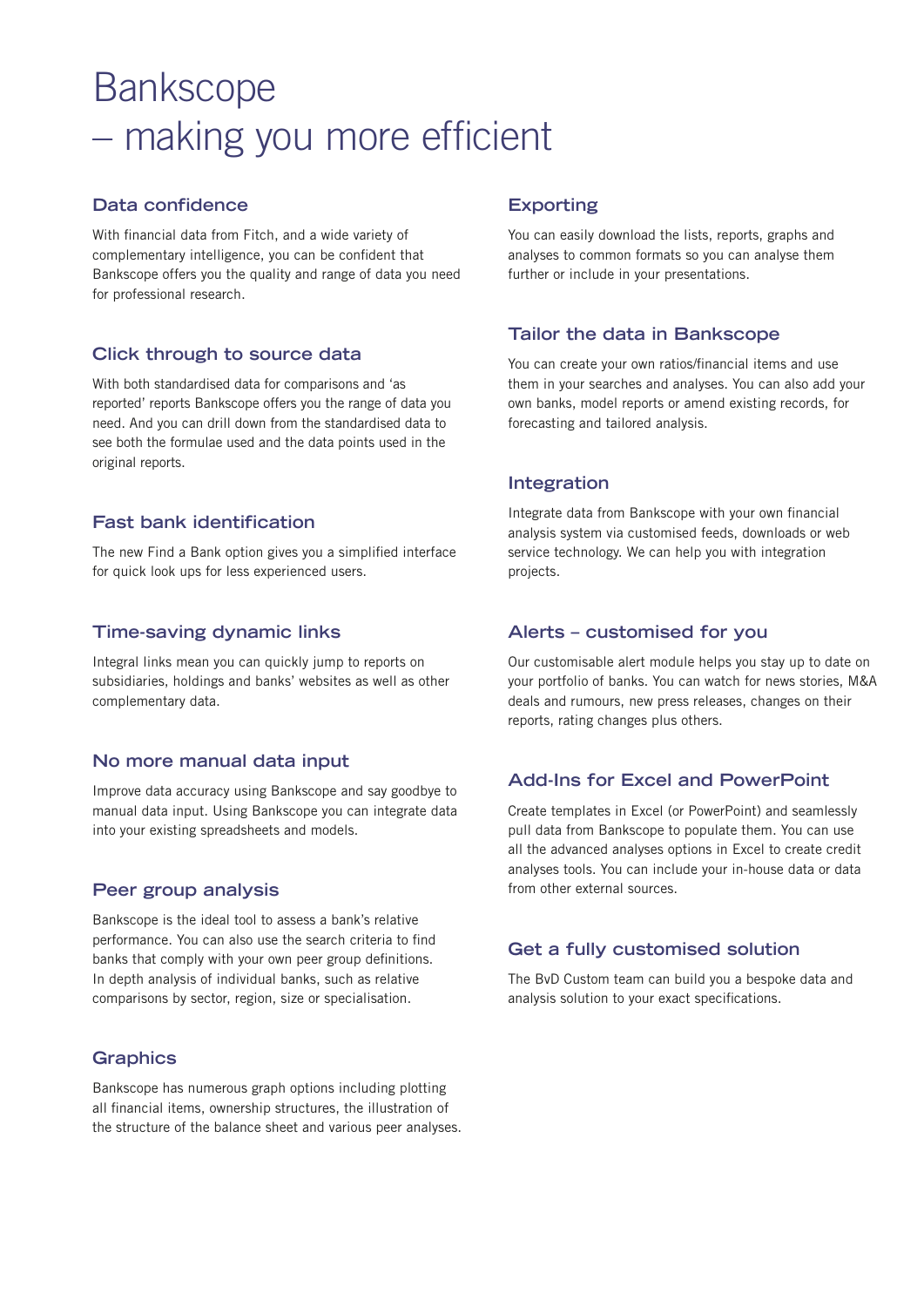# Simple to interpret, comprehensive information on banks…

| Deutsche Bank AG<br>Taunusanlage 12<br><b>Commercial Banks</b><br>60325 Frankfurt Am Main Germany<br>Publicly quoted<br>www.deutsche-bank.de<br>Overview<br><b>Income Statement</b><br><b>Balance Sheet</b><br><b>Ralios</b><br><b>Peer Report</b><br>BALANCE SHEET (CONSOLIDATED FIGURES)<br>Click on a figure for more detail<br><b>EUR</b> million | International Financial Reporting Standards (IFRS)<br>Know Your Customer<br><b>IFRS</b><br><b>Unqualified</b><br>Original                          | BvD ID number: DE13216<br>SWIFT code: DEUT DE FF<br>LEI: 7LTWFZYICNSX8D621K86<br><b>IFRS</b>                                             | 凶<br><b>Favourite PDF Excel</b><br>Show report in : $E$ EUR<br>Year-end figures \ Interim figures |                                                                                                                                              |
|-------------------------------------------------------------------------------------------------------------------------------------------------------------------------------------------------------------------------------------------------------------------------------------------------------------------------------------------------------|----------------------------------------------------------------------------------------------------------------------------------------------------|------------------------------------------------------------------------------------------------------------------------------------------|---------------------------------------------------------------------------------------------------|----------------------------------------------------------------------------------------------------------------------------------------------|
|                                                                                                                                                                                                                                                                                                                                                       |                                                                                                                                                    |                                                                                                                                          |                                                                                                   |                                                                                                                                              |
|                                                                                                                                                                                                                                                                                                                                                       |                                                                                                                                                    |                                                                                                                                          |                                                                                                   |                                                                                                                                              |
|                                                                                                                                                                                                                                                                                                                                                       |                                                                                                                                                    |                                                                                                                                          |                                                                                                   |                                                                                                                                              |
|                                                                                                                                                                                                                                                                                                                                                       |                                                                                                                                                    |                                                                                                                                          |                                                                                                   |                                                                                                                                              |
|                                                                                                                                                                                                                                                                                                                                                       | 31/12/2013                                                                                                                                         | <b>Unqualified</b><br>Original<br>31/12/2012                                                                                             | <b>IFRS</b><br>Unqualified<br>Original<br>31/12/2011                                              |                                                                                                                                              |
|                                                                                                                                                                                                                                                                                                                                                       | 12 months                                                                                                                                          | 12 months                                                                                                                                | 12 months                                                                                         |                                                                                                                                              |
| Original documents<br><b>Assets</b>                                                                                                                                                                                                                                                                                                                   | 2013<br>녀                                                                                                                                          | 2012<br>w                                                                                                                                | 2011<br>μ                                                                                         |                                                                                                                                              |
| Loans<br>Residential Mortgage Loans<br>Other Mortgage Loans                                                                                                                                                                                                                                                                                           | 148,076<br>34,259                                                                                                                                  | 141,601<br>45,306                                                                                                                        | 135,531<br>46,143                                                                                 |                                                                                                                                              |
| Other Consumer & Retail Loans<br>Corporate & Consumer Loans<br>Other Loans<br>Less: Reserves for Impaired Loans / NPLs<br>Net Loans                                                                                                                                                                                                                   | 45,440<br>21,406<br>5,58<br>376,582                                                                                                                | 39,373<br>23,203<br>152,586<br>4,692<br>397,377                                                                                          | 38,657<br>37,799<br>158,546<br>4,162<br>412,514                                                   |                                                                                                                                              |
| Gross Loans<br>Memo: Impaired Loans & Advances to Customers included<br>above                                                                                                                                                                                                                                                                         | 82.17                                                                                                                                              | 402,069<br>11,051                                                                                                                        | 416,676<br>10,341                                                                                 |                                                                                                                                              |
| Memo: Total Impaired Loans & Assets<br>Memo: Total Impaired Loans<br>Clear financial reporting - click<br><b>IFRS</b><br>31/12/2018<br>to see how figures are calculated                                                                                                                                                                              | $\emph{bankscope}$ $\emph{/}$ World banking information source<br><b>DEUTSCHE BANK AG</b><br>Deutsche Bank<br>Annual Review 2013<br>Page 76 of 572 | Dalance Sheet                                                                                                                            | 3 - Consolidated Financial Statements/Exoerpts                                                    | 72                                                                                                                                           |
| Found on:<br>Page 76<br>Page 77<br>Page 128<br>Page 253<br>Page 283<br>Page 295                                                                                                                                                                                                                                                                       | Assets<br>in $\epsilon$ <sub>m</sub><br>cash and due from banks.                                                                                   | <b>Balance Sheet</b><br>Interest-earning deposits with banks<br>Central bank funds cold and securities purchased under resale agreements |                                                                                                   | Dec 01, 2010<br>Dec 01, 2012<br>17,188<br>27,87.<br>120.637<br>77.884<br>27,363<br>36,670<br>24.013                                          |
| <b>O</b> Net Loans                                                                                                                                                                                                                                                                                                                                    |                                                                                                                                                    | X<br>135,531<br>۸                                                                                                                        |                                                                                                   | 20,870<br>210.070<br>26.4.450<br>268,3a3<br><b>604, 690</b><br>184,597<br>187,027                                                            |
| Residential Mortgage Loans                                                                                                                                                                                                                                                                                                                            | <b>Unqualified 31/12/2013</b><br>12 months mil EUR                                                                                                 | 46,143<br>37,799<br>158,546<br>148,076.0<br>囚                                                                                            | 033<br>38,657 s and can be sold<br>nd can be sold                                                 | 888.267<br>1,209.839<br>48.326<br>49.400<br>3,581<br>3,577                                                                                   |
| + Other Mortgage Loans<br>+ Other Consumer/Retail Loans<br>Corporate & Commercial Loans<br>$+$                                                                                                                                                                                                                                                        |                                                                                                                                                    | 4,162<br>因<br>34,259.0<br>412,514<br>$\mathbb{Z}$<br>45,440.0<br>416,676<br>10,341<br>囚<br>21,406.0                                      | ind can be sold                                                                                   | (76,682<br>307,377<br>4.470<br>4.953<br>13,832<br>14,219<br>112,630<br>123,702<br>2.322<br>2,388<br>7,071<br>7,712<br>1,611,400<br>2,022,276 |
| Other Loans<br>٠<br>Less. Reserves for Impaired Loans/NPLs<br>$=$ Net Loans                                                                                                                                                                                                                                                                           |                                                                                                                                                    | 132,990.0<br>n.a.<br>10,341<br>5,589<br>c<br>10.341                                                                                      | mase agreements                                                                                   | Dec 31, 2013<br>Dec 31, 2012<br>627,760<br>677,210<br>13,381<br>36.144                                                                       |
|                                                                                                                                                                                                                                                                                                                                                       |                                                                                                                                                    | 凶<br>376,58                                                                                                                              |                                                                                                   | 2,304<br>3,100<br>66.804<br>64.400<br>483,428<br>762,662                                                                                     |
| 77.984<br>Inces to Banks<br>And see the figures on                                                                                                                                                                                                                                                                                                    | 120 637<br>Other short-term barrowings<br>Other liabilities                                                                                        | 162.000<br>Total financial liabilities at fair value through profit or loss                                                              | r loss                                                                                            | 90.104<br>119,409<br>0.067<br>7.732<br>637,404<br>025,103<br>69,767<br>89, 881<br>163,686<br>179,099                                         |

# bankscope.com © Copyright 2014 Bureau van Dijk Electronic Publishing and all information providers.